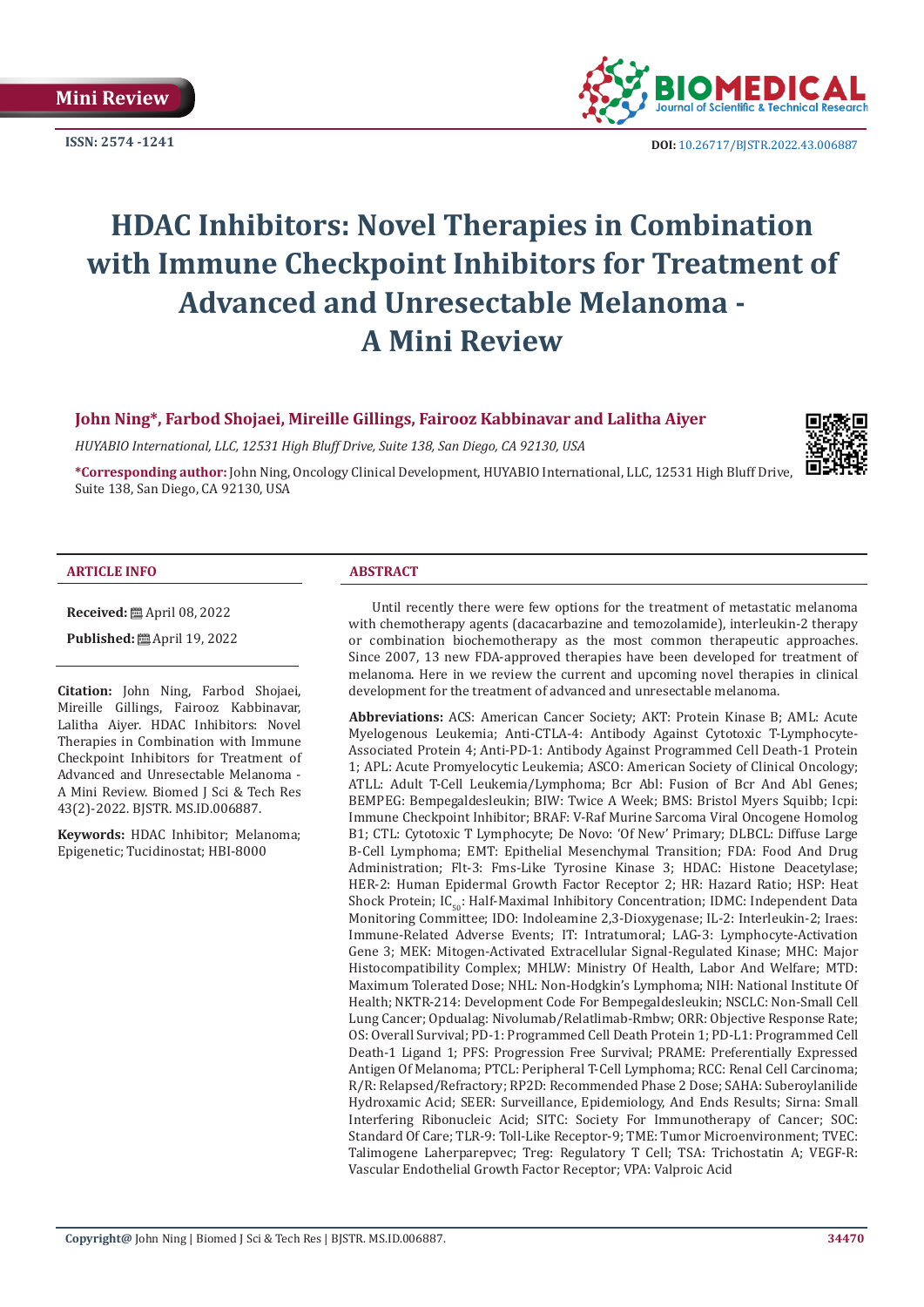# **Introduction**

Metastatic melanoma is a serious form of invasive skin cancer, that affects adolescents and adults of all ages and is associated with a morbidity that has a substantial impact on day-to-day functioning with a highest risk of mortality in patients with unresectable and metastatic melanoma. The incidence of melanoma has doubled during the past three decades in the United States according to Center for Disease Control. The rate of new cases of melanoma of the skin is 22.8 per 100,000 men and women per year in the United States (US), and 2.3 percent of all adults will be diagnosed with melanoma of the skin in their lifetime. The percentage of melanoma cases observed by stage are 83% for localized, 9% regional, 4% distant, and 4% unknown. The 5-year relative survival rate from diagnosis for localized, early melanoma is over 99%, 68% for melanoma that has spread regionally, and 30% for melanoma that has spread to distant sites and 88% for unknown stage[1,2]. In the United States, estimated new cases for 2022 were 99,780 with 7,650 deaths [3].

# **Cancer Immunotherapy and Targeted Therapy in Melanoma**

Currently, available therapies for metastatic melanoma include:

- **1)** iCPI(s), nivolumab, pembrolizumab and anti-CTLA-4 ipilimumab;
- **2)** Inhibitors to kinase pathways, including BRAF and mitogenactivated protein kinase (MEK), vemurafenib, dabrafenib, trametinib, cobimetinib, encorafenib, and binimetinib for BRAF mutation-positive melanoma; and
- **3)** Intratumoral (IT) vaccine therapy, TVEC (Imlygic™).

In the last decade immunotherapy with anti-PD-1 monoclonal antibodies (nivolumab and pembrolizumab) or anti-CTLA-4 antibody (ipilimumab) or targeted therapy for patients with BRAF mutated tumor has demonstrated prolonged survival compared to earlier approaches. The antibodies directed against the PD-1 receptor (OPDIVO<sup>®</sup>, Keytruda®) or its ligand, PD-L1 (Tecentriq®), target this immune checkpoint interaction and at least in a subset of melanoma of patients, promote antitumor immunity through inhibition of the PD-1/PD-L1 checkpoint signaling axis. These new treatment options have led to a marked improvement in survival of patients with metastatic melanoma, however, even with the current optimal therapy approximately 50% of patients diagnosed with metastatic melanoma will succumb to death within 5 years [4]. Until recently, only anti-CTLA-4 has shown an incremental benefit when added to anti-PD-1 antibody but has also resulted in a substantial increase in toxicity. The combination of nivolumab

plus ipilimumab showed an absolute increase in survival of 6% (52% to 58%) at 3 years compared to nivolumab alone but with an increase in treatment-related Grade 3 or 4 adverse events from 21% to 59% [4]. Several new agents in combination with anti-PD-1 immunotherapy are being examined in clinical studies with the objective of increasing response rate and improving survival with an acceptable safety and tolerability. These include, but not limited to, indoleamine 2,3-dioxygenase (IDO) inhibitors, Toll-like receptor-9 (TLR-9) agonists, pegylated interleukin (IL-2) and antilymphocyte activation gene (LAG)-3 antibody [5,6].

The ongoing clinical trials testing different combination therapy with immune checkpoint inhibitor in advanced melanoma showed mixed results. The Phase 3 PIVOT IO-001 study evaluating the doublet therapy of Nektar Therapeutic's bempegaldesleukin (BEMPEG/NKTR-214) in combination with Bristol-Myers Squib (BMS) Opdivo (nivolumab) compared to Opdivo monotherapy as a first-line treatment for previously untreated unresectable or metastatic melanoma - PIVOT-12 trial (NCT04410445) did not meet its primary endpoints [7]. Following a review of the study for efficacy and safety by an independent Data Monitoring Committee (IDMC), the study did not meet the primary endpoints of progression free survival (PFS) and objective response rate (ORR) and the third primary endpoint of overall survival (OS) also did not meet statistical significance at the first interim analysis. RELATIVITY-047, a global Phase III trial testing the novel immunotherapeutic combination of nivolumab + relatlimab which targets PD-1 and LAG-3 pathways on the other hand met its primary endpoint of PFS in extending progression free survival as a first-line treatment of advanced or unresectable melanoma [8]. After a median follow-up of 13.2 months, the study met its primary endpoint by significantly improving median progression-free survival *vs* nivolumab alone. By blinded independent review, median progression-free survival was 10.2 months *vs* 4.6 months (hazard ratio [HR] = 0.75, P = .0055). Opdualag, a fixed-dose combination of nivolumab 480 mg + relatlimab 160 mg administered intravenously every 4 weeks was approved by FDA on March 18, 2022 although the secondary endpoint of median overall survival was not reached with this combination which was  $34.1$  months with nivolumab alone (HR = 0.80,  $P = .0593$ ). Thus, Opdualag did not show any overall survival benefit.

Despite new treatment options, there remains a substantial unmet need for treatments that extend survival and provide a better quality of life for patients with advanced and unresectable melanoma. Anti-PD-1 and anti-cytotoxic T-lymphocyte-associated protein-4 (anti-CTLA-4) therapies are constrained owing to primary (de novo) and acquired resistance. This resistance is attributed in part to epigenetic alterations in cells of the tumor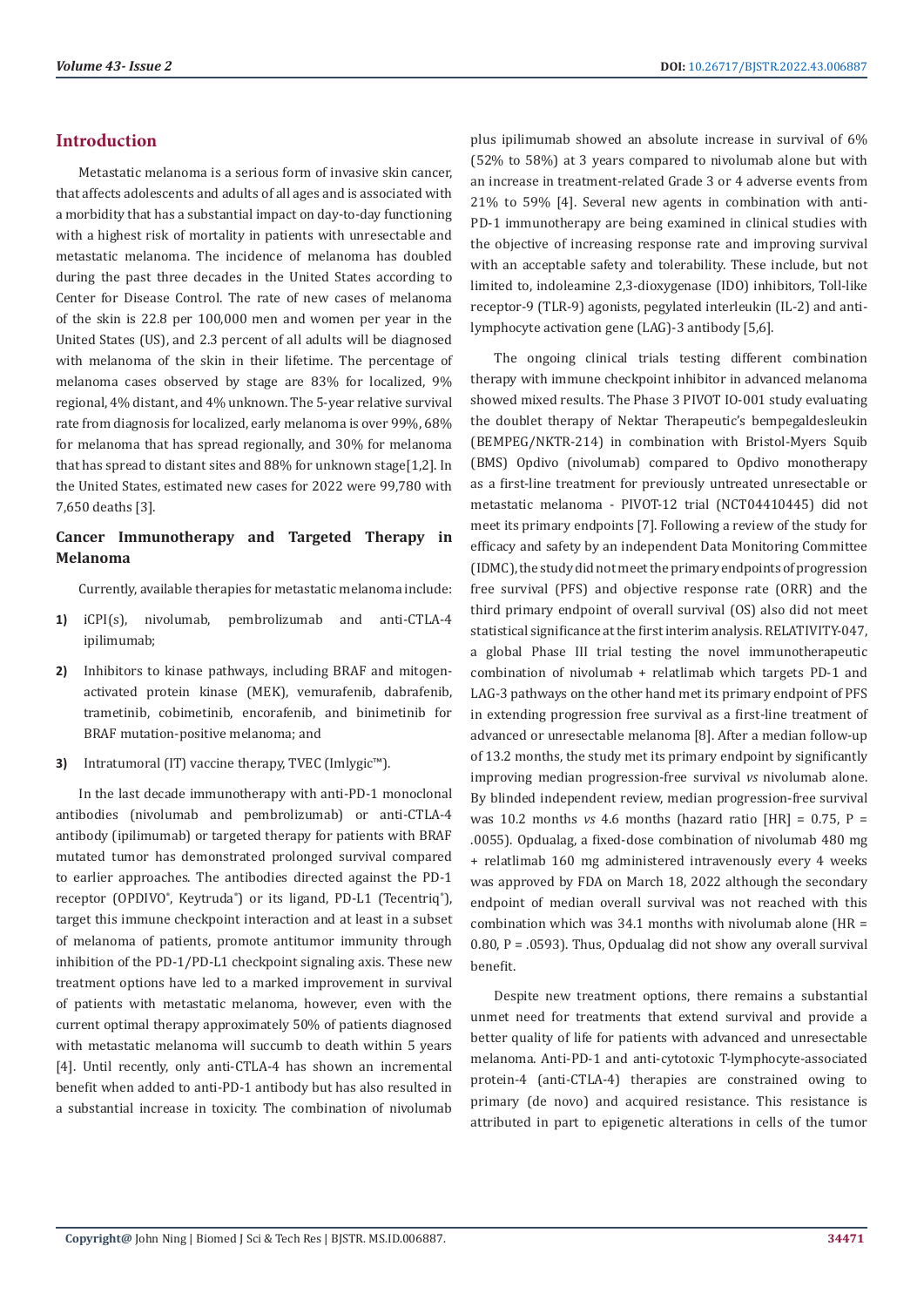microenvironment (TME) that play a major role in creating an immunosuppressive environment and a lack of effectiveness of immune checkpoint inhibitors (iCPIs) therapies [9]. Additionally, combination therapy with nivolumab and ipilimumab results in high grade toxicity rates of 55% to 59% including immunerelated adverse events (irAEs) that result in dose reductions and discontinuation of treatment [10]. Approved standard of care (SOC) therapies have limited ability to treat metastatic melanoma due to significant heterogeneity in response and toxicity, and, as such, these SOC treatments do not adequately address the medical needs of all patients with metastatic melanoma.

#### **Histone Deacetylases as a Therapeutic Target in Cancer**

Histone acetylation and deacetylation play important roles in the modulation of chromatin topology and the regulation of gene transcription. There are three classes of histone deacetylase (HDAC) enzymes (I, IIa/IIb, and IV) that utilize a zinc catalyzed mechanism for deacetylation of histones and non histone proteins [11-17]. The HDAC inhibitors are a class of epigenetic modulators that act as cytostatic agents to inhibit the proliferation of certain type of cancer cells in culture and *in vivo* by inducing cell cycle arrest and apoptosis [18]. HDAC activity is increased in several cancers and may promote the malignant state through a variety of mechanisms. Expression or activity of Class I HDACs (HDAC1, HDAC2, HDAC3, and HDAC8) is elevated in acute myelogenous leukemia (AML); acute promyelocytic leukemia (APL); non-Hodgkin's lymphoma (NHL); and prostate, gastric, colorectal, breast, and cervical cancers [11,19-22]. Small interfering ribonucleic acid (siRNA) mediated inhibition of HDAC1 or HDAC3 resulted in anti proliferative effects, and HDAC2 inhibition using siRNA sensitizes tumor cells to apoptosis [16,23,24].

Class IIb HDACs (HDAC6 and HDAC10) have been shown to preferentially target non histone proteins, such as alpha tubulin and heat shock protein (HSP) 90. HSP90 has been shown to participate in malignant transformation by stabilizing oncoproteins such as Bcr Abl, mutant flt-3, AKT, c-Raf, estrogen receptors, HER-2, and vascular endothelial growth factor receptor VEGF-R. Alpha tubulin suppresses apoptosis in tumor cells by facilitating lysosomal clearance of misfolded proteins. Deacetylation of HSP90 and alpha tubulin by HDAC6 or HDAC10 activates these proteins, contributing to the malignant phenotype. Conversely, inhibitions of HDAC6 or HDAC10 have been shown to inhibit tumor growth. The synergy observed with the HSP90 inhibitor 17-AAG and the antitumor proteasome inhibitor bortezomib further support these proposed mechanisms [25-29]. Given the strong association of HDAC activity with cancer, inhibition of HDACs has represented a promising therapeutic strategy for cancer treatment.

# **Rationale for Use of Selective HDAC Inhibitors for the Treatment of Cancer**

Cancer may be caused by genetic defects such as gene mutations and abnormal gene expression. Epigenetic dysregulation, is directly contributing in the growth of cancer cells and also affect immunocyte function [30]. Some of these cancer cell intrinsic defects are reversible and the promise of epigenetic regulators like HDAC inhibitors is that they can concurrently target multiple aberrant or compensatory signaling pathways found in cancer cells by restoring the genome, and by modulation of transcriptome, to a more normal like state [31]. Experiments performed with human lymphoblastoid cell lines showed genes in several functional clusters such as lysine acetyltransferase (KAT) were down regulated as well as genes required for growth and maintenance of the lymphoid phenotype. Whereas up-regulated gene clusters were enriched in regulators of transcription, development and phenotypic change were regulated by Class I HDAC Inhibitors such as vorinostat [32]. This includes several genes important for cell cycle (CCNA2/Cyclin A2, CCNB2/Cyclin B2, CCNE2/Cyclin E2, CDKN1A/p21/WAF1, CHEK1/checkpoint kinase 1), apoptosis (DR6/TNFRSF21/death receptor 6) and the response to antitumor therapies (ABCB10, ABCC2/MRP2, RAD23B, UBCH10/ubiquitin conjugating enzyme E2C) [33,34]. Tucidinostat also regulated genes promoting epithelial differentiation (CDH1, KRT8) and reducing the epithelial mesenchymal transition (EMT), an important process in tumor invasion and metastasis (CDH2/N cadherin) [35]. In addition to HDAC1, 2, and 3, specific inhibition of HDAC6 or HDAC10 has been shown to reduce expression of VEGF R1 and VEGF R2 in tumor cells, presumably via enhancement of HSP90 acetylation suggesting an additional mechanism for anti-tumor activity of HDACs [27].

#### **Role of HDAC Inhibitors in Tumor Immunology**

The unique aspects of HDAC inhibition that contribute to anticancer activity have been described, e.g., reprogramming distorted transcription patterns and signal pathways in tumor cells, and modulation of the tumor microenvironment (TME) via induction of the activity of the immune system [12,36]. For instance, HDAC inhibitors of the benzamide class induce major histocompatibility complex (MHC) Class I like antigens (e.g., MHC 1 polypeptide-related sequence A [MICA], MICB) and the ligand of the natural killer (NK) group 2D protein (NKG2D), which can stimulate innate antitumor immunity [37]. Similar effects were observed with tucidinostat on *in vitro* cell lines and in clinical samples [33]. Tucidinostat enhances the cytotoxic effects of human peripheral mononuclear cells *ex vivo* on K562 target cells via upregulation of proteins involved in NK cell functions (e.g., NKG2D and granzymes). This NK activity was also observed in peripheral white blood cells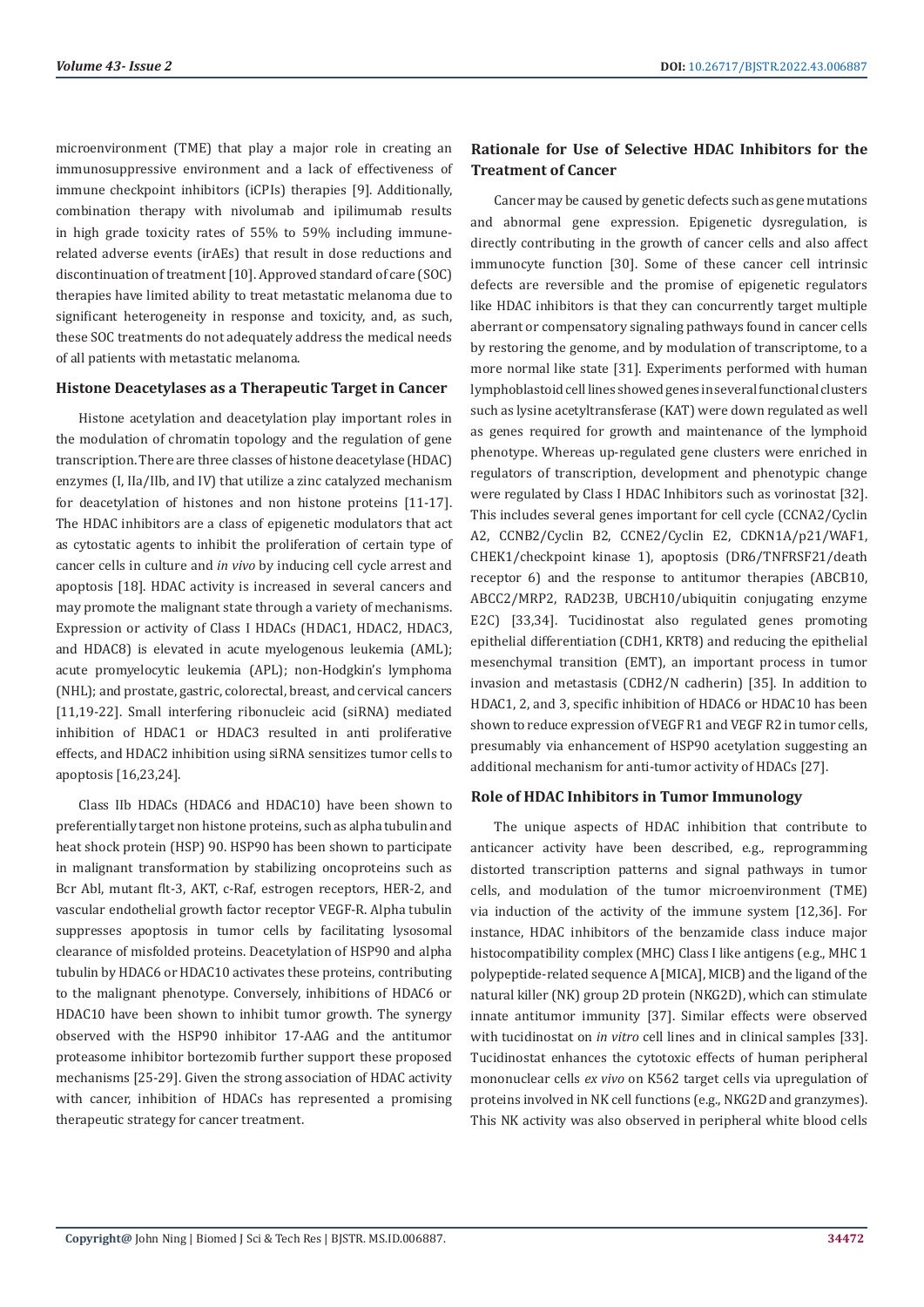derived from 2 lymphoma patients who responded to chidamide administration [33].

It has been reported that chidamide induces expression of the leukemia specific antigen preferentially expressed antigen in melanoma (PRAME) in both cell lines and leukemia blasts in bone marrow samples from patients, resulting in increased PRAME specific and cytotoxic T lymphocyte (CTL) mediated *in vitro* cytotoxicity against leukemia [38]. Most importantly, the pharmacological concentrations required to activate either NK mediated or antigen specific CTL activities by tucidinostat *in vitro*, *ex vivo* and in patients were between 100 and 500 nM, a concentration where cytotoxicity against normal cells was not evident. Inhibition of different subtypes of HDACs could have distinct effects on regulatory T cell (TREG) activity. For example, inhibition of Class I, Class II or Class IV subtypes 6, 9, and 11 may exaggerate TREG expansion while inhibition of Class I subtypes 1, 2, and 3 may repress the TREG expansion, which in general favors the antitumor immune response by Class I selective inhibitors [39-42].

In summary, emerging data suggest that there are two distinct mechanisms of action associated with tucidinostat, a direct antitumor mechanism and immunomodulatory mechanism both of which occur as a consequence of epigenetic modulation [33,34]. The direct antitumor mechanism is mediated by preferential induction of growth arrest and apoptosis in blood and lymphoid derived tumor cells. The immunomodulatory mechanism is mediated by activation of NK mediated and CD8+ CTL mediated antigen specific cellular antitumor activity leading to partial reversal of EMT and drug resistance of tumor cells. Tucidinostat (also known as chidamide, HBI-8000, CS055, Epidaza®, Hiyasta®) is an epigenetic regulator that can concurrently target multiple aberrant, silenced, overexpressed, or other compensatory signaling pathways found in cancer cells [43,44]. Tucidinostat displays a gene regulation pattern that is consistent with that hypothesis [45].

In contrast, pan HDAC inhibitors (e.g., valproic acid [VPA], trichostatin A [TSA], and suberoylanilide hydroxamic acid [SAHA]) have been reported to inhibit both NK and CTL activity, and are less desirable in cancer immunotherapy where enhancement of antitumor immune response is essential for efficacy [46]. Therefore, selective HDAC inhibitors such as tucidinostat are considered more suitable in cancer immunotherapy [47-49]. Immunomodulatory effects of tucidinostat such as activation of NK and CD8 T cell mediated antitumor activity makes it an attractive candidate HDAC inhibitor for combination therapy with immune checkpoint inhibitors (iCPI), such as anti PD-1 antibodies [45].

# **Rationale for Using Tucidinostat and CPI**

Inhibition of different subtypes of HDACs could have distinct effects on TREG activity [39-42]. Furthermore, a recent publication

demonstrated the newly discovered role of HDAC2 in the nuclear translocation of PD-L1 that regulates the immune response gene expression [50]. This investigation is consistent with the observation that inhibition of HDAC2 dependent acetylation of intracellular transport system could enhance the therapeutic effect of immune checkpoint inhibitors commonly used in the clinic. Recent reports suggest that HDAC inhibition has a significant effect on the expression of immune checkpoint co-inhibitory and co-stimulatory molecules. Additionally, HDAC inhibition may affect immunogenicity, antigen-presenting cell and T cell priming, regulatory T cells, myeloid-derived suppressor cells, and effector cell functions [51-54]. For example, HDAC inhibition has been shown to upregulate PD-1 ligand in melanoma and thereby augmenting immunotherapy with PD-1 blockade [55]. Class I HDAC inhibitors upregulate the expression of PD-L1 and to a lesser extent PD L2 in human and murine melanoma cell lines and in tumor tissue isolated from cancer patients.

The upregulation of PD-1 ligands was durable and lasted beyond 96 hours. These results suggest that combination of Class I HDAC inhibitors, such as tucidinostat, may have additive or synergistic activity in combination with PD-1 blockade antibodies. The direct evidence supporting the synergy of tucidinostat with immune checkpoint inhibitors was observed in preclinical studies. Combination of tucidinostat and anti-PD-1 mAb significantly inhibited growth of MC38 tumors compared to either single agent therapy. Gene expression analysis of the treated MC38 tumors revealed significant changes in the expression of immune checkpoints, with enhanced dendritic cell and antigen-presenting cell functions, and modulation of MHC class I and II molecules. These findings suggest that tucidinostat mediates epigenetic modifications in the tumor microenvironment, leading to improved efficacy of immune checkpoint inhibitors, and provide strong rationale for combination therapies (tucidinostat plus CPI) in the clinical setting [45].

# **Rationale for the Use of HDAC Inhibitors in Melanoma**

Investigating antimelanoma potential of HDAC inhibitors have indicated that HDAC inhibitors suppress growth of melanoma cells by affecting not only growth/survival, but also by increasing their immunogenicity [55-57]. These data provide a scientific rationale for use of HDAC inhibitors in combination with CPIs in melanoma patients [57]. It was shown that treatment with HDAC inhibitor such as panobinostat (LBH589) results in increased expression of pro inflammatory surface markers on melanoma cells and increased surface expression of MHC, CD40, and CD80, thus increasing the immunogenicity of melanoma cells and promoting enhanced T cell activation [55,57,58]. These results indicate that HDAC inhibitors are a potentially useful class of compounds for elucidating cell signaling pathways and for developing new approaches to the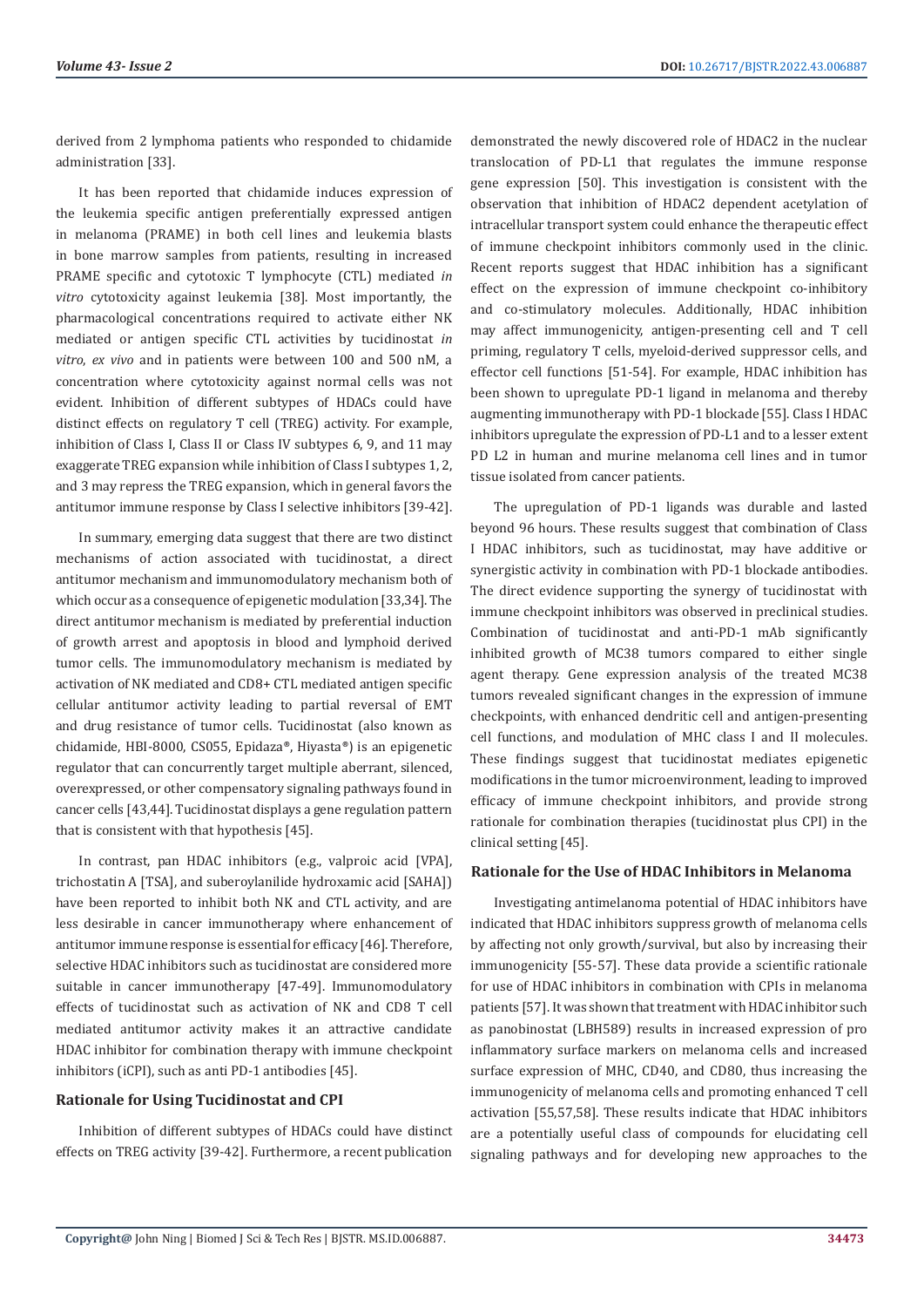treatment of melanoma [56]. Combination of HDAC inhibitor MS-275 and interleukin 2 (IL 2) increased antitumor effect in a melanoma model via activated cytotoxic T cells [46]. Furthermore, recent clinical study data has shown that blockade of the PD-1/PD-L1 interaction is effective in the treatment of melanoma, renal cell carcinoma (RCC), and non small cell lung cancer (NSCLC) [59,60].

Importantly, responses to PD-1 blocking antibodies were preferentially seen in patients with tumors expressing PD-L1, and HDAC inhibitors targeting Class I HDACs, but not Class II, augmented expression of PD-L1 in melanoma cells [55,57]. In addition, increased expression of PD-L1 is dependent on inhibition of multiple Class I HDACs. Class I HDAC inhibition upregulates PD-1 ligands in melanoma and increases the efficacy of PD-1 blockade. Combination of an HDAC inhibitor and anti-PD-L1 monoclonal antibody in a preclinical model of melanoma showed a survival advantage over those receiving either single agent therapy [61]. It was also shown that HDAC inhibitors sensitize apoptosis resistant melanomas to human CTLs through regulation of TRAIL/DR5 pathway [62,63]. HDACs acting as mediators of resistance to apoptosis in melanoma and as targets for combination therapy with selective rapid acceleration of fibrosarcoma gene B (BRAF) inhibitors; co targeting of HDACs and oncogenic BRAF synergistically killed human melanoma cells [64,65].

#### **Tucidinostat (HBI-8000): A Class I HDAC Inhibitor**

Tucidinostat is a member of the benzamide class of HDAC

inhibitors designed to block the catalytic pocket of Class I HDACs. In biochemical assays, tucidonostat inhibits several cancer associated Class I HDACs and one Class IIb HDAC in the nanomolar range and stimulates accumulation of acetylated histones H3 and H4 in tumor cells [33]. *In vitro*, Tucidinostat inhibits the growth of a variety of tumor cell lines, with half maximal inhibitory concentrations  $(IC_{\varepsilon_{0}})$  in the single digit micromolar range and was non toxic to non transformed cells  $[IC_{50} \ge 100$  micromolar) [33]. *In vivo*, tucidinostat has demonstrated dose dependent antitumor activity against a panel of mouse and human xenograft models, producing 25% to 84% inhibition of tumor growth at doses that did not cause weight loss or any overt signs of toxicity [33].

HUYABIO International, LLC (HUYABIO™) has licensed worldwide rights outside China to the compound and is currently developing HBI-8000 in combinations for the treatment of solid tumors (such as melanoma, breast, kidney, and lung cancers) and in diffuse large B-cell lymphoma (DLBCL). HUYABIO is developing HBI-8000 as a monotherapy for treatment of hematological malignancies and has received approval in Japan. The Ministry of Health, Labor and Welfare (MHLW) in Japan approved tucidinostat 10 mg tablet for treatment of R/R adult T-cell leukemia/lymphoma (ATLL) on 23 Jun 2021 and additional indication for R/R peripheral T cell lymphoma (PTCL) on 25 Nov 2021. To date, multiple clinical trials that have been initiated and/or completed with tucidinostat (HBI-8000) in patients with various types of cancer by HUYABIO, as of data cut-off date of 22 Dec 2021, is provided in Table 1.

**Table 1:** Clinical Trials Conducted by HUYABIO International, LLC with HBI-80000 (tucidinostat).

| <b>Study Number</b><br>(Number, Location of<br>Study) | <b>Study Objective(s)</b>                                            | <b>Phase</b><br>(Study Design) | <b>Number of Subjects</b><br>Planned | <b>Indications</b>                                                                                              | <b>Status</b> |
|-------------------------------------------------------|----------------------------------------------------------------------|--------------------------------|--------------------------------------|-----------------------------------------------------------------------------------------------------------------|---------------|
| HBI-8000-101<br>(IND 078395, US)                      | Safety, Tolerability,<br>Efficacy, PK, PD                            | Phase 1 (OL, DF)               | 25                                   | <b>Advanced Solid Tumors</b><br>or Relapsed or Refractory<br>Lymphoma                                           | Completed     |
| HBI-8000-201<br>(NCT02697552, Japan)                  | Safety, Efficacy, PK                                                 | Phase 1 (MC, OL, DE)           | 14                                   | NHL                                                                                                             | Completed     |
| HBI-8000-210<br>(NCT02955589, Japan)                  | Efficacy, Safety                                                     | Phase 2b (MC, OL)              | 23                                   | <b>ATL</b>                                                                                                      | Completed     |
| HBI-8000-304<br>(US)                                  | PK, Food Effect/<br>Drug-drug interaction                            | Phase 1                        | 16                                   | Healthy adults                                                                                                  | Completed     |
| HBI-8000-203<br>(NCT02953652, Japan)<br>and Korea)    | Efficacy, Safety and PK                                              | Phase 2b (MC, OL)              | 55                                   | PTCL                                                                                                            | Ongoing       |
| HBI-8000-302<br>(NCT02718066, US)                     | Safety, Tolerability,<br>Recommend Phase 2<br>dose, Efficacy, PK, PD | Phase 1b/2<br>(MC, DE, CE)     | 98                                   | Melanoma, RCC, NSCLC                                                                                            | Ongoing       |
| HBI-8000-303<br>(NCT04674683,<br>Global)              | Efficacy, Safety                                                     | Phase 3                        | 480                                  | Patients with unresectable<br>or metastatic melanoma not<br>previously treated with PD-1<br>or PD-L1 inhibitors | Ongoing       |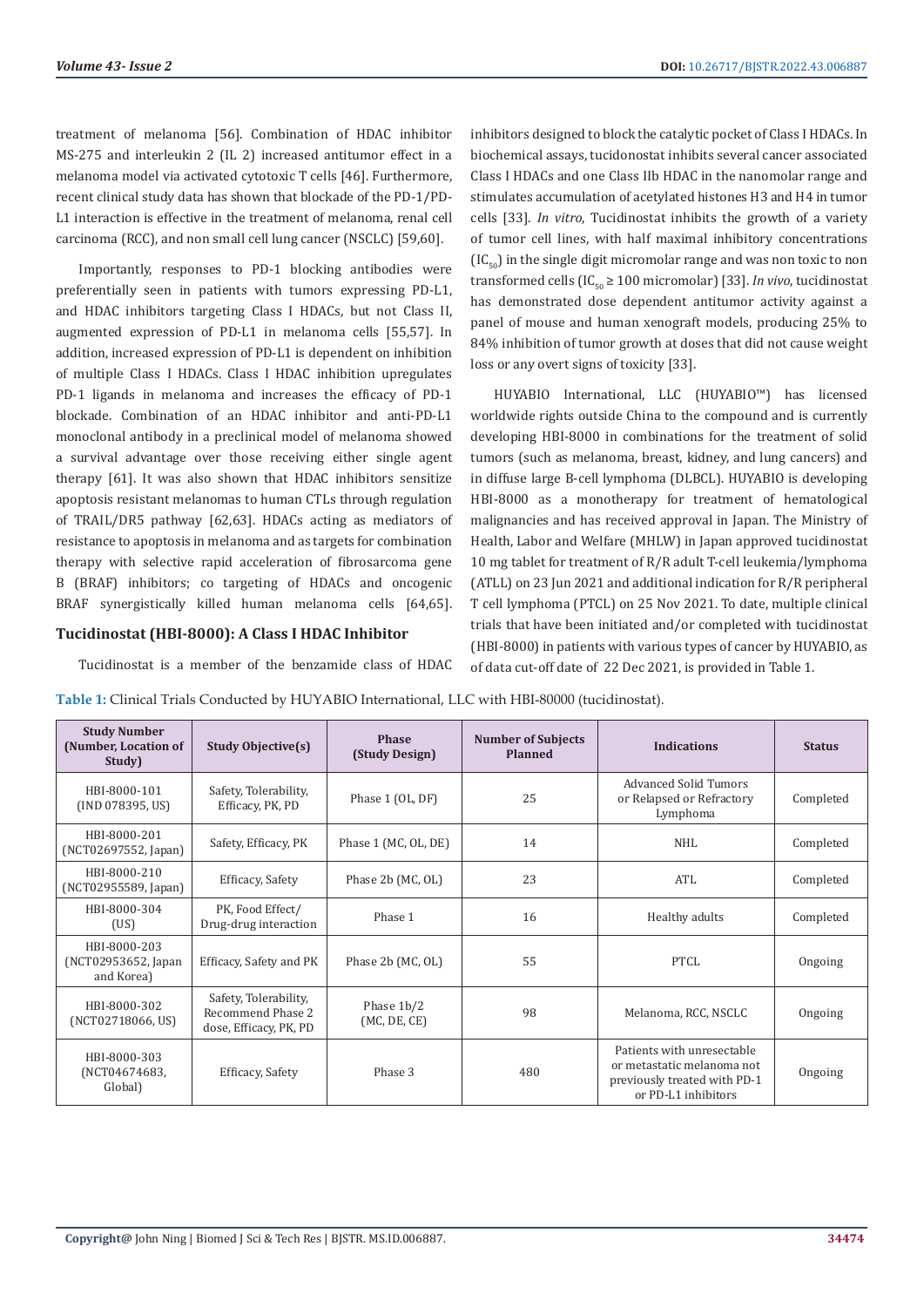| HBI-8000-305<br>Phase 2<br>Efficacy, Safety<br>(NCT05141357, US) | Patients with advanced<br>or metastatic NSCLC<br>where subjects must have<br>24<br>programmed death ligand 1<br>(PD-L1) expression Tumor<br>Proportion Score (TPS) $\geq 1\%$ . | Ongoing |
|------------------------------------------------------------------|---------------------------------------------------------------------------------------------------------------------------------------------------------------------------------|---------|
|------------------------------------------------------------------|---------------------------------------------------------------------------------------------------------------------------------------------------------------------------------|---------|

**Note:** ATL = adult Tcell lymphoma; CE = cohort expansion; DE = dose-escalation; DF = dose-finding; IV = intravenous; MC = multicenter; NHL = nonHodgkin's lymphoma; NSCLC = nonsmall cell lung cancer; OL = open label; PD = pharmacodynamics; PD1 = programmed cell death protein 1; PD-L1 = programmed deathligand 1; PK = pharmacokinetic; PTCL = peripheral Tcell lymphoma; RCC = renal cell carcinoma; TPS = tumor proportion score; US = United States.

#### **Ongoing Clinical Trials with Tucidinostat**

**Phase 1b/2 Study (HBI-8000-302) in Solid Tumors (Melanoma, Non-Small Cell Lung Cancer and Renal Cell Carcinoma):** HBI-8000-302 is an ongoing US Phase 1b/2 clinical trial open-label testing tucidinostat in combination with nivolumab conducted in patients with advanced solid tumors including melanoma (n=56), renal cell carcinoma (RCC) (n=11), and NSCLC (n=29). The primary objective of this Phase 1b/2 study was to evaluate the safety and tolerability of tucidinostat when combined with a standard dose and regiment of nivolumab, determine a maximum tolerated dose (MTD) and/or recommended Phase 2 dose (RP2D) and to evaluate frequency and severity of toxicities of this combination treatment. Three dose levels of tucidinostat (with nivolumab administered at 240 mg by IV infusion every 2 weeks), 20 mg BIW, 30 mg BIW, and 40 mg BIW were planned for the Phase 1b part of the study. The decision on dose escalation was based on the conventional 3+3 design and observed incidences of DLT. The Phase 1b dose finding part of the study has completed with determination of the recommended Phase 2 dose as 30mg BIW. The Phase 2 dose expansion study to explore the preliminary efficacy of tucidinostat at MTD and/or RP2D in combination with nivolumab is ongoing [66]. Preliminary data on efficacy and safety of this combination was presented at SITC 2020 Annual Meeting [67]. which showed that the combination of HBI-8000 30mg BIW and nivolumab was well tolerated and demonstrated encouraging efficacy and safety in patients with anti-PD1-naïve advanced melanoma. Further investigation of this promising combination regimen in the Phase 3 setting is currently being activated comparing Nivolumab alone to Nivolumab plus HBI-8000.

**Phase 3 Double Blind HBI-8000-303 Clinical Trial in Patients with Unresectable or Metastatic Melanoma Not Previously Treated with PD-1 or PD-L1 Inhibitors:** Based on significant anti-tumor activity and well tolerated safety profile generated in the Phase 2 clinical trial (HBI-8000-302) data in checkpoint naïve unresectable or metastatic melanoma, HUYABIO International, LLC initiated HBI-8000-303 global Phase 3 pivotal clinical trial. This is an ongoing multicenter, randomized, doubleblind Phase 3 Study of tucidinostat combined with nivolumab

versus placebo with nivolumab in patients with unresectable or metastatic melanoma not previously treated with PD-1 or PD-L1 inhibitors. This study includes a special open label cohort of approximately 30 patients who are either adult (or adolescents, 12 to 17 years of age in countries where approved) with new, progressive brain metastasis.

# **Discussion**

The onset of cancer may arise via genetic alteration (mutations or deletion) and or via epigenetic modulation or silencing which can occur with deregulation of the epigenetic machinery by methylation of CpG sequence in promoter/enhancer regions that governs gene expression or alterations in histone posttranslational modifications or protein binding to chromatin [32]. This has led to the realization that epigenetic modulation of cancer-related genes by HDAC inhibitors may provide therapeutic treatment for a variety of cancers [68]. HDAC inhibitors as single agent did not show significant anti-tumor activities especially in solid tumors [69]. HDAC inhibitors in combination with chemotherapy and immune- therapies have demonstrated utility in reversing treatment resistance and sensitize cancer cells to further therapeutic interventions [70]. Preclinical and early clinical trials with tucidinostat have demonstrated significant anti-tumor activity in combination with anti-PD-1 with well tolerated safety profile generated in the Phase 2 clinical trial (HBI-8000-302) data in checkpoint naïve unresectable or metastatic melanoma, HUYABIO International, LLC initiated HBI-8000-303 global Phase 3 pivotal clinical trial to bring this novel combination therapy to meet unmet medical needs in advanced and unresectable melanoma patients.

# **Conclusion**

Recent advances in the treatment of advanced and unresectable melanoma demonstrate that despite the dramatic improvements in the outcomes in the wake of US Food and Drug Administration (FDA) approval of new therapies for metastatic disease, about half of the patients do not respond to frontline therapy or relapse within months of initiating treatment [52,71]. In addition, treatment toxicities, particularly immune-related toxicities, often limit the applicability of these treatments to all patients with melanoma.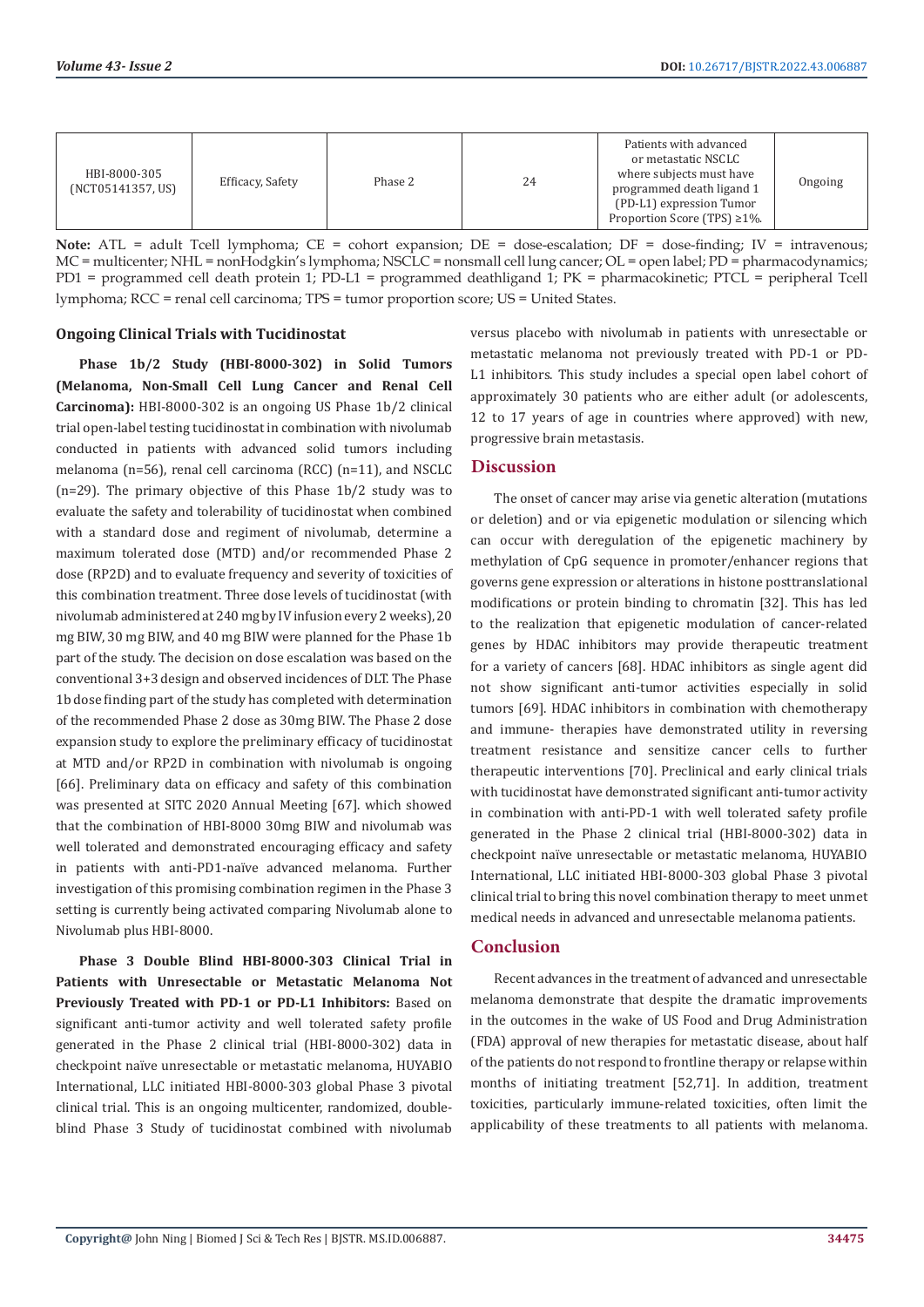Currently, there is no cure for advanced unresectable or metastatic melanoma. Therefore, an unmet medical need for new therapies remains to be developed. HBI-8000 in combination with nivolumab demonstrates a promising response and acceptable toxicity profile for the treatment of patients with unresectable or metastatic melanoma not previously treated with PD-1 or PD-L1 inhibitors. We eagerly await the results of HBI-8000-303 clinical trial [72] for potentially more efficacious combination treatment for advanced and unresectable melanoma patients along with better quality of life.

# **Acknowledgment**

Medical writing assistance was provided by Christina Fleming, PhD. This support was funded by HUYABIO International, LLC.

# **References**

- 1. Melanoma Research Alliance, accessed March 30, 2022.
- 2. [NIH SEER 2021. National Cancer Institute-Surveillance, Epidemiology,](https://seer.cancer.gov/statfacts/html/melan.html)  [and End Results Program](https://seer.cancer.gov/statfacts/html/melan.html).
- 3. [\(2022\) ACS. Cancer Facts & Figures, accessed March 30, 2022.](https://www.cancer.org/research/cancer-facts-statistics/all-cancer-facts-figures/cancer-facts-figures-2022.html)
- 4. Wolchok JD, Chiarion-Sileni V, Gonzalez R, Rutkowski P, Grob JJ, et al. [\(2017\) Overall survival with combined nivolumab and ipilimumab in](https://www.nejm.org/doi/full/10.1056/nejmoa1709684)  [advanced melanoma. N Engl J Med 377\(14\): 1345-1356.](https://www.nejm.org/doi/full/10.1056/nejmoa1709684)
- 5. [Ascierto PA, Flaherty K, Goff S \(2018\) Emerging strategies in systemic](https://ascopubs.org/doi/full/10.1200/EDBK_199047)  [therapy for the treatment of melanoma. American Society of Clinical](https://ascopubs.org/doi/full/10.1200/EDBK_199047)  [Oncology Educational Book 38: 751-758.](https://ascopubs.org/doi/full/10.1200/EDBK_199047)
- 6. [Tawbi HA, Schadendorf D, Lipson EJ, Ascierto PA, Matamala L, et al.](https://www.nejm.org/doi/full/10.1056/NEJMoa2109970)  [\(2022\) Relatlimab and nivolumab versus nivolumab in untreated](https://www.nejm.org/doi/full/10.1056/NEJMoa2109970)  [advanced melanoma. N Engl J Med 386: 24-34.](https://www.nejm.org/doi/full/10.1056/NEJMoa2109970)
- 7. NCT04410445. PIVOT-12 Phase 3 trial of combination for advanced melanoma misses primary endpoints.
- 8. Helwick C (2022) Immunotherapy duo delays disease progression in previously untreated patients with melanoma: RELATIVITY-047. ASCO Post March 16, 2022.
- 9. [Lodewijk I, Nunes SP, Henrique R, Jeronimo C, Duenas M, et al. \(2021\)](https://www.ncbi.nlm.nih.gov/pmc/articles/PMC7992805/)  [Tackling tumor microenvironment through epigenetic tools to improve](https://www.ncbi.nlm.nih.gov/pmc/articles/PMC7992805/)  [cancer immunotherapy. Clin Epigenetics 13\(1\): 63.](https://www.ncbi.nlm.nih.gov/pmc/articles/PMC7992805/)
- 10. [Moreira A, Heinzerling L, Bhardwaj N, Friedlander P \(2021\) Current](https://pubmed.ncbi.nlm.nih.gov/33435389/)  [melanoma treatments: where do we stand? Cancers \(Basel\) 13\(2\): 221.](https://pubmed.ncbi.nlm.nih.gov/33435389/)
- 11. [Bolden JE, Peart MJ, Johnstone RW \(2006\) Anticancer activities of](https://www.nature.com/articles/nrd2133)  [histone deacetylase inhibitors. Nat Rev Drug Discov 5\(9\): 769-784.](https://www.nature.com/articles/nrd2133)
- 12. [Minucci S, Pelicci PG \(2006\) Histone deacetylase inhibitors and the](https://pubmed.ncbi.nlm.nih.gov/16397526/)  [promise of epigenetic \(and more\) treatments for cancer. Nat Rev Cancer](https://pubmed.ncbi.nlm.nih.gov/16397526/)  [6\(1\): 38-51.](https://pubmed.ncbi.nlm.nih.gov/16397526/)
- 13. [Glaser KB \(2007\) HDAC inhibitors: clinical update and mechanism](https://pubmed.ncbi.nlm.nih.gov/17498667/)[based potential. Biochem Pharmacol 74\(5\): 659-671.](https://pubmed.ncbi.nlm.nih.gov/17498667/)
- 14. [Rasheed W, Johnstone RW, Prince HM \(2007\) Histone deacetylase](https://pubmed.ncbi.nlm.nih.gov/17461739/)  [inhibitors in cancer therapy. Expert Opin Investig Drugs 16\(5\): 659-678.](https://pubmed.ncbi.nlm.nih.gov/17461739/)
- 15. [Rasheed W, Bishton M, Johnstone RW, Prince HM \(2008\) Histone](https://pubmed.ncbi.nlm.nih.gov/18366289/)  [deacetylase inhibitors in lymphoma and solid malignancies. Expert Rev](https://pubmed.ncbi.nlm.nih.gov/18366289/)  [Anticancer Ther 8\(3\): 413-432.](https://pubmed.ncbi.nlm.nih.gov/18366289/)
- 16. [Haberland M, Montgomery RL, Olson EN \(2009\) The many roles of](https://www.nature.com/articles/nrg2485)  [histone deacetylases in development and physiology: implications for](https://www.nature.com/articles/nrg2485)  [disease and therapy. Nat Rev Genet 10\(1\): 32-42.](https://www.nature.com/articles/nrg2485)
- 17. Witt O, Deubzer HE, Milde T, Oehme I (2009) HDAC family: What are the cancer relevant targets? Cancer Lett 277(1): 8-21.
- 18. [Yang L, Liang Q, Shen K, Ma L, An N, et al. \(2015\) A novel class I histone](https://pubmed.ncbi.nlm.nih.gov/25960218/) [deacetylase inhibitor, I-7ab, induces apoptosis and arrests cell cycle](https://pubmed.ncbi.nlm.nih.gov/25960218/) [progression in human colorectal cancer cells. Biomed Pharmacother 71:](https://pubmed.ncbi.nlm.nih.gov/25960218/) [70-78.](https://pubmed.ncbi.nlm.nih.gov/25960218/)
- 19. Nakagawa M, Oda Y, Eguchi T, Aishima S, Yao T, et al. (2007)Expression profile of class I histone deacetylases in human cancer tissues. Oncol Rep 18(4): 769-774.
- 20. [Fritzsche FR, Weichert W, Roske A, Gekeler V, Beckers T, et al. \(2008\)](https://bmccancer.biomedcentral.com/articles/10.1186/1471-2407-8-381) [Class I histone deacetylases 1, 2 and 3 are highly expressed in renal cell](https://bmccancer.biomedcentral.com/articles/10.1186/1471-2407-8-381) [cancer. BMC Cancer 8: 381.](https://bmccancer.biomedcentral.com/articles/10.1186/1471-2407-8-381)
- 21. Weichert W, Denkert C, Noske A, Darb-Esfahani S, Dietel M, et al. (2008a) Expression of class I histone deacetylases indicates poor prognosis in endometrioid subtypes of ovarian and endometrial carcinomas. Neoplasia 10(9): 1021-1027.
- 22. Weichert W, Roske A, Gekeler V, Beckers T, Stephan C, et al. (2008b) Histone deacetylases 1, 2 and 3 are highly expressed in prostate cancer and HDAC2 expression is associated with shorter PSA relapse time after radical prostatectomy. Br J Cancer 98(3): 604-610.
- 23. [Inoue S, Mai A, Dyer MJ, Cohen GM \(2006\) Inhibition of histone](https://pubmed.ncbi.nlm.nih.gov/16818655/) [deacetylase class I but not class II is critical for the sensitization of](https://pubmed.ncbi.nlm.nih.gov/16818655/) [leukemic cells to tumor necrosis factor-related apoptosis-inducing](https://pubmed.ncbi.nlm.nih.gov/16818655/) [ligand-induced apoptosis. Cancer Res 66\(13\): 6785-6792.](https://pubmed.ncbi.nlm.nih.gov/16818655/)
- 24. [Bhaskara S, Chyla BJ, Amann JM, Knutson SK, Cortez D, et al. \(2008\)](https://pubmed.ncbi.nlm.nih.gov/18406327/) [Deletion of histone deacetylase 3 reveals critical roles in S phase](https://pubmed.ncbi.nlm.nih.gov/18406327/) [progression and DNA damage control. Mol Cell 30\(1\): 61-72.](https://pubmed.ncbi.nlm.nih.gov/18406327/)
- 25. [Glaser KB, Li J, Pease LJ, Staver MJ, Marcotte PA, et al. \(2004\) Differential](https://pubmed.ncbi.nlm.nih.gov/15541343/) [protein acetylation induced by novel histone deacetylase inhibitors.](https://pubmed.ncbi.nlm.nih.gov/15541343/) [Biochem Biophys Res Commun 325\(3\): 683-690.](https://pubmed.ncbi.nlm.nih.gov/15541343/)
- 26. [Bali P, Pranpat M, Bradner J, Balasis M, Fiskus W, et al. \(2005\) Inhibition](https://pubmed.ncbi.nlm.nih.gov/15937340/) [of histone deacetylase 6 acetylates and disrupts the chaperone function](https://pubmed.ncbi.nlm.nih.gov/15937340/) [of heat shock protein 90: a novel basis for antileukemia activity of](https://pubmed.ncbi.nlm.nih.gov/15937340/) [histone deacetylase inhibitors. J Biol Chem 280\(29\): 26729-26734.](https://pubmed.ncbi.nlm.nih.gov/15937340/)
- 27. [Park JH, Kim SH, Choi MC, Lee J, Oh DY, et al. \(2008\) Class II histone](https://pubmed.ncbi.nlm.nih.gov/18211808/) [deacetylases play pivotal roles in heat shock protein 90-mediated](https://pubmed.ncbi.nlm.nih.gov/18211808/) [proteasomal degradation of vascular endothelial growth factor](https://pubmed.ncbi.nlm.nih.gov/18211808/) [receptors. Biochem Biophys Res Commun 368\(2\): 318-322.](https://pubmed.ncbi.nlm.nih.gov/18211808/)
- 28. [Rodriguez-Gonzalez A, Lin T, Ikeda AK, Simms-Waldrip T, Fu, et al. \(2008\)](https://aacrjournals.org/cancerres/article/68/8/2557/543086/Role-of-the-Aggresome-Pathway-in-Cancer-Targeting) [Role of the aggresome pathway in cancer: targeting histone deacetylase](https://aacrjournals.org/cancerres/article/68/8/2557/543086/Role-of-the-Aggresome-Pathway-in-Cancer-Targeting) [6–dependent protein degradation. Cancer Research 68\(8\): 2557-2560.](https://aacrjournals.org/cancerres/article/68/8/2557/543086/Role-of-the-Aggresome-Pathway-in-Cancer-Targeting)
- 29. [Schemies J, Sippl W, Jung M \(2009\) Histone deacetylase inhibitors that](https://pubmed.ncbi.nlm.nih.gov/19268440/) [target tubulin. Cancer Lett 280\(2\): 222-232.](https://pubmed.ncbi.nlm.nih.gov/19268440/)
- 30. Baylin SB, Jones PA (2016) Epigenetic determinants of cancer. Cold Spring Harb Perspect Biol 8: a019505.
- 31. [Li Y, Seto E \(2016\) HDACs and HDAC inhibitors in cancer development](https://pubmed.ncbi.nlm.nih.gov/27599530/) [and therapy. Cold Spring Harb Perspect Med 6: a026831](https://pubmed.ncbi.nlm.nih.gov/27599530/).
- 32. [Halsall JA, Turan N, Wiersma M, Turner BM \(2015\) Cells adapt to](https://epigeneticsandchromatin.biomedcentral.com/articles/10.1186/s13072-015-0021-9) [the epigenomic disruption caused by histone deacetylase inhibitors](https://epigeneticsandchromatin.biomedcentral.com/articles/10.1186/s13072-015-0021-9) [through a coordinated, chromatin-mediated transcriptional response.](https://epigeneticsandchromatin.biomedcentral.com/articles/10.1186/s13072-015-0021-9) [Epigenetics & Chromatin 8: 29-45.](https://epigeneticsandchromatin.biomedcentral.com/articles/10.1186/s13072-015-0021-9)
- 33. [Ning ZQ, Li ZB, Newman MJ, Shan S, Wang XH, et al. \(2012\) Chidamide](https://pubmed.ncbi.nlm.nih.gov/22080169/) [\(CS055/HBI-8000\): a new histone deacetylase inhibitor of the](https://pubmed.ncbi.nlm.nih.gov/22080169/) [benzamide class with antitumor activity and the ability to enhance](https://pubmed.ncbi.nlm.nih.gov/22080169/) [immune cell-mediated tumor cell cytotoxicity. Cancer Chemother](https://pubmed.ncbi.nlm.nih.gov/22080169/) [Pharmacol 69\(4\): 901-909.](https://pubmed.ncbi.nlm.nih.gov/22080169/)
- 34. [Pan DS, Yang QJ, Fu X, Shan S, Zhu J-Z, et al. \(2014\) Discovery of an orally](https://pubs.rsc.org/en/content/articlelanding/2014/md/c4md00350k) [active subtype-selective HDAC inhibitor, chidamide, as an epigenetic](https://pubs.rsc.org/en/content/articlelanding/2014/md/c4md00350k) [modulator for cancer treatment. MedChemComm 5\(12\): 1789-1796.](https://pubs.rsc.org/en/content/articlelanding/2014/md/c4md00350k)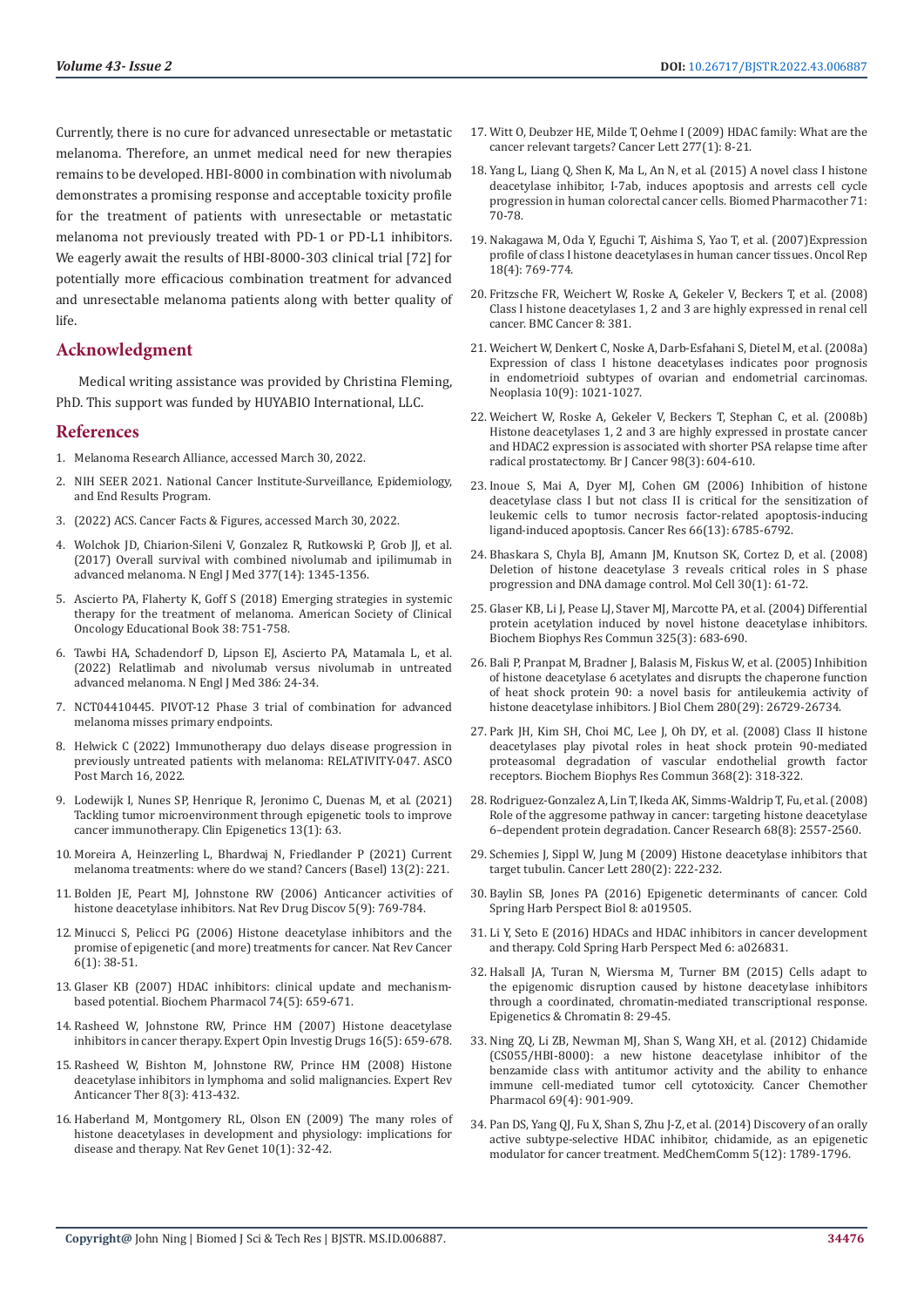- 35. [Meiying JI, Lee EJ, Kim KB, Kim Y, Sung R, et al. \(2015\) HDAC inhibitors](https://pubmed.ncbi.nlm.nih.gov/25813246/)  [induce epithelial-mesenchymal transition in colon carcinoma cells.](https://pubmed.ncbi.nlm.nih.gov/25813246/)  [Oncol Report 33: 2299-2308.](https://pubmed.ncbi.nlm.nih.gov/25813246/)
- 36. [Pattabiraman DR, Weinberg RA \(2014\) Tackling the cancer stem cells](https://pubmed.ncbi.nlm.nih.gov/24981363/)  [- what challenges do they pose? Nat Rev Drug Discov 13\(7\): 497-512.](https://pubmed.ncbi.nlm.nih.gov/24981363/)
- 37. [Schmudde M, Braun A, Pende D, Sonnemann J, Klier U, et al. \(2008\)](https://pubmed.ncbi.nlm.nih.gov/18718708/)  [Histone deacetylase inhibitors sensitize tumour cells for cytotoxic](https://pubmed.ncbi.nlm.nih.gov/18718708/)  [effects of natural killer cells. Cancer Lett 272\(1\): 110-121.](https://pubmed.ncbi.nlm.nih.gov/18718708/)
- 38. [Yao Y, Zhou J, Wang L, Gao X, Ning Q, et al. \(2013\) Increased PRAME](https://pubmed.ncbi.nlm.nih.gov/23940586/)[specific CTL killing of acute myeloid leukemia cells by either a novel](https://pubmed.ncbi.nlm.nih.gov/23940586/)  [histone deacetylase inhibitor chidamide alone or combined treatment](https://pubmed.ncbi.nlm.nih.gov/23940586/)  [with decitabine. PLoS One 8\(8\): e70522.](https://pubmed.ncbi.nlm.nih.gov/23940586/)
- 39. [Wang L, Tao R, Hancock WW \(2009\) Using histone deacetylase inhibitors](https://pubmed.ncbi.nlm.nih.gov/19172156/)  [to enhance Foxp3\(+\) regulatory T-cell function and induce allograft](https://pubmed.ncbi.nlm.nih.gov/19172156/)  [tolerance. Immunol Cell Biol 87\(3\): 195-202.](https://pubmed.ncbi.nlm.nih.gov/19172156/)
- 40. [Beier UH, Wang L, Han R, Akimova T, Liu, et al. \(2012\) Histone](https://pubmed.ncbi.nlm.nih.gov/22715468/)  [deacetylases 6 and 9 and sirtuin-1 control Foxp3+ regulatory T cell](https://pubmed.ncbi.nlm.nih.gov/22715468/)  [function through shared and isoform-specific mechanisms. Sci Signal](https://pubmed.ncbi.nlm.nih.gov/22715468/)  [5\(229\): ra45.](https://pubmed.ncbi.nlm.nih.gov/22715468/)
- 41. [Pili R, Salumbides B, Zhao M, Altiok S, Qian D, et al. \(2012\) Phase I study](https://pubmed.ncbi.nlm.nih.gov/22134508/)  [of the histone deacetylase inhibitor entinostat in combination with 13](https://pubmed.ncbi.nlm.nih.gov/22134508/) [cis retinoic acid in patients with solid tumours. Br J Cancer 106\(1\): 77-](https://pubmed.ncbi.nlm.nih.gov/22134508/) [84.](https://pubmed.ncbi.nlm.nih.gov/22134508/)
- 42. [Shen L, Pili R \(2012\) Class I histone deacetylase inhibition is a](https://www.ncbi.nlm.nih.gov/pmc/articles/PMC3489755/)  [novel mechanism to target regulatory T cells in immunotherapy.](https://www.ncbi.nlm.nih.gov/pmc/articles/PMC3489755/)  [Oncoimmunology 1\(6\): 948-950.](https://www.ncbi.nlm.nih.gov/pmc/articles/PMC3489755/)
- 43. [Zhao R, Choi BY, Lee MH, Bode AM, Dong Z \(2016\) Implications of](https://pubmed.ncbi.nlm.nih.gov/27428416/)  [genetic and epigenetic alterations of CDKN2A \(p16INK4a\) in cancer. E](https://pubmed.ncbi.nlm.nih.gov/27428416/)  [Bio Medicine 8: 30-39.](https://pubmed.ncbi.nlm.nih.gov/27428416/)
- 44. [Zhang L, Chen Y, Jiang Q, Song W, Zhang L, et al. \(2019\) Therapeutic](https://www.sciencedirect.com/science/article/abs/pii/S0223523418309176)  [potential of selective histone deacetylase 3 inhibition. Eu J Med Chem](https://www.sciencedirect.com/science/article/abs/pii/S0223523418309176)  [162: 534-542.](https://www.sciencedirect.com/science/article/abs/pii/S0223523418309176)
- 45. [Bissonnette RP, Cesario MC, Goodenow B, Shojaei F, Gillings M \(2021\)](https://bmccancer.biomedcentral.com/articles/10.1186/s12885-021-08702-x)  [The epigenetic immunomodulator, HBI-8000, enhances the response](https://bmccancer.biomedcentral.com/articles/10.1186/s12885-021-08702-x)  [and reverses resistance to checkpoint inhibitors. BMC Cancer 21: 969-](https://bmccancer.biomedcentral.com/articles/10.1186/s12885-021-08702-x) [986.](https://bmccancer.biomedcentral.com/articles/10.1186/s12885-021-08702-x)
- 46. [Kato Y, Yoshino I, Egusa C, Maeda T, Pili R, et al. \(2014\)Combination](https://pubmed.ncbi.nlm.nih.gov/24866536/)  [of HDAC inhibitor MS-275 and IL-2 increased anti-tumor effect in a](https://pubmed.ncbi.nlm.nih.gov/24866536/)  [melanoma model via activated cytotoxic T cells. J Dermatol Sci 75\(2\):](https://pubmed.ncbi.nlm.nih.gov/24866536/)  [140-147.](https://pubmed.ncbi.nlm.nih.gov/24866536/)
- 47. [Ogbomo H, Michaelis M, Kreuter J, Doerr HW, Cinatl J \(2007\) Histone](https://pubmed.ncbi.nlm.nih.gov/17349632/)  [deacetylase inhibitors suppress natural killer cell cytolytic activity. FEBS](https://pubmed.ncbi.nlm.nih.gov/17349632/)  [Lett 581\(7\): 1317-1322.](https://pubmed.ncbi.nlm.nih.gov/17349632/)
- 48. [Rossi LE, Avila DE, Spallanzani RG, Ziblat A, Fuertes, et al. \(2012\) Histone](https://pubmed.ncbi.nlm.nih.gov/22124136/)  [deacetylase inhibitors impair NK cell viability and effector functions](https://pubmed.ncbi.nlm.nih.gov/22124136/)  [through inhibition of activation and receptor expression. J Leukoc Biol](https://pubmed.ncbi.nlm.nih.gov/22124136/)  [91\(2\): 321-331.](https://pubmed.ncbi.nlm.nih.gov/22124136/)
- 49. [Jones RB, O'Connor R, Mueller S, Foley M, Szeto GL, et al. \(2014\) Histone](https://journals.plos.org/plospathogens/article?id=10.1371/journal.ppat.1004287)  [deacetylase inhibitors impair the elimination of HIV-infected cells by](https://journals.plos.org/plospathogens/article?id=10.1371/journal.ppat.1004287)  [cytotoxic T-lymphocytes. PLoS Pathog 10\(8\): e1004287.](https://journals.plos.org/plospathogens/article?id=10.1371/journal.ppat.1004287)
- 50. [Gao Y, Nihira NT, Bu X, Chu C, Zhang J, et al. \(2020\) Acetylation-dependent](https://www.nature.com/articles/s41556-020-0562-4)  [regulation of PD-L1 nuclear translocation dictates the efficacy of anti-](https://www.nature.com/articles/s41556-020-0562-4)[PD-1 immunotherapy. Nat Cell Biol 22\(9\): 1064-1075.](https://www.nature.com/articles/s41556-020-0562-4)
- 51. [Oronsky B, Oronsky N, Knox S, Fanger G, Scicinski J \(2014\)](https://www.ncbi.nlm.nih.gov/pmc/articles/PMC4262965/)  [Episensitization: therapeutic tumor resensitization by epigenetic](https://www.ncbi.nlm.nih.gov/pmc/articles/PMC4262965/)  [agents: a review and reassessment. Anticancer Agents Med Chem 14\(8\):](https://www.ncbi.nlm.nih.gov/pmc/articles/PMC4262965/)  [1121-1127.](https://www.ncbi.nlm.nih.gov/pmc/articles/PMC4262965/)
- 52. [Briere D, Sudhakar N, Woods DM, Hallin J, Engstrom LD, et al. \(2018\)](https://pubmed.ncbi.nlm.nih.gov/29124315/) [The class I/IV HDAC inhibitor mocetinostat increases tumor antigen](https://pubmed.ncbi.nlm.nih.gov/29124315/) [presentation, decreases immune suppressive cell types and augments](https://pubmed.ncbi.nlm.nih.gov/29124315/) [checkpoint inhibitor therapy. Cancer Immunol Immunother 67\(3\): 381-](https://pubmed.ncbi.nlm.nih.gov/29124315/) [392.](https://pubmed.ncbi.nlm.nih.gov/29124315/)
- 53. [Christmas BJ, Rafie CI, Hopkins AC, Scott BA, Ma HS, et al. \(2018\)](https://pubmed.ncbi.nlm.nih.gov/30341213/) [Entinostat converts immune-resistant breast and pancreatic cancers into](https://pubmed.ncbi.nlm.nih.gov/30341213/) [checkpoint-responsive tumors by reprogramming tumor-infiltrating](https://pubmed.ncbi.nlm.nih.gov/30341213/) [MDSCs. Cancer Immunol Res 6\(12\): 1561-1577.](https://pubmed.ncbi.nlm.nih.gov/30341213/)
- 54. [Bretz AC, Parnitzke U, Kronthaler K, Dreker T, Bartz R, et al. \(2019\)](https://pubmed.ncbi.nlm.nih.gov/31703604/) [Domatinostat favors the immunotherapy response by modulating the](https://pubmed.ncbi.nlm.nih.gov/31703604/) [tumor immune microenvironment \(TIME\). J Immunother Cancer 7\(1\):](https://pubmed.ncbi.nlm.nih.gov/31703604/) [294.](https://pubmed.ncbi.nlm.nih.gov/31703604/)
- 55. [Woods DM, Sodre AL, Villagra A, Sarnaik A, Sotomayor E, et al. \(2015\)](https://pubmed.ncbi.nlm.nih.gov/26297712/) [HDAC Inhibition upregulates PD-1 ligands in melanoma and augments](https://pubmed.ncbi.nlm.nih.gov/26297712/) [immunotherapy with PD-1 blockade. Cancer Immunol Res 3\(12\): 1375-](https://pubmed.ncbi.nlm.nih.gov/26297712/) [1385.](https://pubmed.ncbi.nlm.nih.gov/26297712/)
- 56. [Boyle GM, Martyn AC, Parsons PG \(2005\) Histone deacetylase inhibitors](https://onlinelibrary.wiley.com/doi/full/10.1111/j.1600-0749.2005.00228.x) [and malignant melanoma. Pigment Cell Res 18\(3\): 160-166.](https://onlinelibrary.wiley.com/doi/full/10.1111/j.1600-0749.2005.00228.x)
- 57. [Woods DM, Woan K, Cheng F, Wang H, Perez-Villarroel P, et al. \(2013\) The](https://pubmed.ncbi.nlm.nih.gov/23963286/) [antimelanoma activity of the histone deacetylase inhibitor panobinostat](https://pubmed.ncbi.nlm.nih.gov/23963286/) [\(LBH589\) is mediated by direct tumor cytotoxicity and increased tumor](https://pubmed.ncbi.nlm.nih.gov/23963286/) [immunogenicity. Melanoma Res 23\(5\): 341-348.](https://pubmed.ncbi.nlm.nih.gov/23963286/)
- 58. [Dokmanovic M, Clarke C, Marks PA \(2007\) Histone deacetylase](https://pubmed.ncbi.nlm.nih.gov/17951399/) [inhibitors: overview and perspectives. Mol Cancer Res 5\(10\): 981-989.](https://pubmed.ncbi.nlm.nih.gov/17951399/)
- 59. [Topalian SL, Hodi FS, Brahmer JR, Gettinger SN, Smith DC, et al. \(2012\)](https://www.nejm.org/doi/full/10.1056/nejmoa1200690) [Safety, activity, and immune correlates of anti-PD-1 antibody in cancer.](https://www.nejm.org/doi/full/10.1056/nejmoa1200690) [N Engl J Med 366\(26\): 2443-2454.](https://www.nejm.org/doi/full/10.1056/nejmoa1200690)
- 60. [Topalian SL, Sznol M, McDermott DF, Kluger HM, Carvajal RD, et al.](https://pubmed.ncbi.nlm.nih.gov/24590637/) [\(2014\) Survival, durable tumor remission, and long-term safety in](https://pubmed.ncbi.nlm.nih.gov/24590637/) [patients with advanced melanoma receiving nivolumab. J Clin Oncol](https://pubmed.ncbi.nlm.nih.gov/24590637/) [32\(10\): 1020-1030.](https://pubmed.ncbi.nlm.nih.gov/24590637/)
- 61. [Woods DM, Sodre AL, Sahakian E, Powers J, Lienlaf-Moreno M, et](https://aacrjournals.org/cancerres/article/74/19_Supplement/4090/596097/Abstract-4090-Inhibition-of-class-I-histone) [al. \(2014\) Abstract 4090: Inhibition of class I histone deacetylases](https://aacrjournals.org/cancerres/article/74/19_Supplement/4090/596097/Abstract-4090-Inhibition-of-class-I-histone) [promotes robust and durable enhancement of PDL1 expression in](https://aacrjournals.org/cancerres/article/74/19_Supplement/4090/596097/Abstract-4090-Inhibition-of-class-I-histone) [melanoma: Rationale for combination therapy. Cancer Research 74\(19](https://aacrjournals.org/cancerres/article/74/19_Supplement/4090/596097/Abstract-4090-Inhibition-of-class-I-histone) [Supplement\): 4090-4090.](https://aacrjournals.org/cancerres/article/74/19_Supplement/4090/596097/Abstract-4090-Inhibition-of-class-I-histone)
- 62. [Jazirehi AR, Kurdistani SK, Economou JS \(2014\) Histone deacetylase](https://pubmed.ncbi.nlm.nih.gov/24639349/) [inhibitor sensitizes apoptosis-resistant melanomas to cytotoxic human](https://pubmed.ncbi.nlm.nih.gov/24639349/) [T lymphocytes through regulation of TRAIL/DR5 pathway. J Immunol](https://pubmed.ncbi.nlm.nih.gov/24639349/) [192\(8\): 3981-3989.](https://pubmed.ncbi.nlm.nih.gov/24639349/)
- 63. [Balliu M, Guandalini L, Romanelli MN, D'Amico M, Paoletti F \(2015\)](https://pubmed.ncbi.nlm.nih.gov/25376115/) [HDAC-inhibitor \(S\)-8 disrupts HDAC6-PP1 complex prompting A375](https://pubmed.ncbi.nlm.nih.gov/25376115/) [melanoma cell growth arrest and apoptosis. J Cell Mol Med 19\(1\): 143-](https://pubmed.ncbi.nlm.nih.gov/25376115/) [154.](https://pubmed.ncbi.nlm.nih.gov/25376115/)
- 64. [Lai F, Jin L, Gallagher S, Mijatov B, Zhang X, et al. \(2012\) Histone](https://pubmed.ncbi.nlm.nih.gov/22959022/) [deacetylases \(HDACs\) as mediators of resistance to apoptosis in](https://pubmed.ncbi.nlm.nih.gov/22959022/) [melanoma and as targets for combination therapy with selective BRAF](https://pubmed.ncbi.nlm.nih.gov/22959022/) [inhibitors. Adv Pharmacol 65: 27-43.](https://pubmed.ncbi.nlm.nih.gov/22959022/)
- 65. [Lai F, Guo ST, Jin L, Jiang CC, Wang CY, et al. \(2013\) Cotargeting histone](https://pubmed.ncbi.nlm.nih.gov/23744355/) [deacetylases and oncogenic BRAF synergistically kills human melanoma](https://pubmed.ncbi.nlm.nih.gov/23744355/) [cells by necrosis independently of RIPK1 and RIPK3. Cell Death Dis 4:](https://pubmed.ncbi.nlm.nih.gov/23744355/) [e655.](https://pubmed.ncbi.nlm.nih.gov/23744355/)
- 66. [NCT02718066. Study of HBI-8000 With Nivolumab in Melanoma, Renal](https://clinicaltrials.gov/ct2/show/NCT02718066) [Cell Carcinoma and Non-Small Cell Lung Cancer.](https://clinicaltrials.gov/ct2/show/NCT02718066)
- 67. Khushalani NI, Brohl AS, Markowitz J, Bazhenova LA, Daniels GA, et al. (2020) Significant anti-tumor activity of HBI-8000, a class I histone deacetylase inhibitor (HDACi) in combination with nivolumab (NIVO)